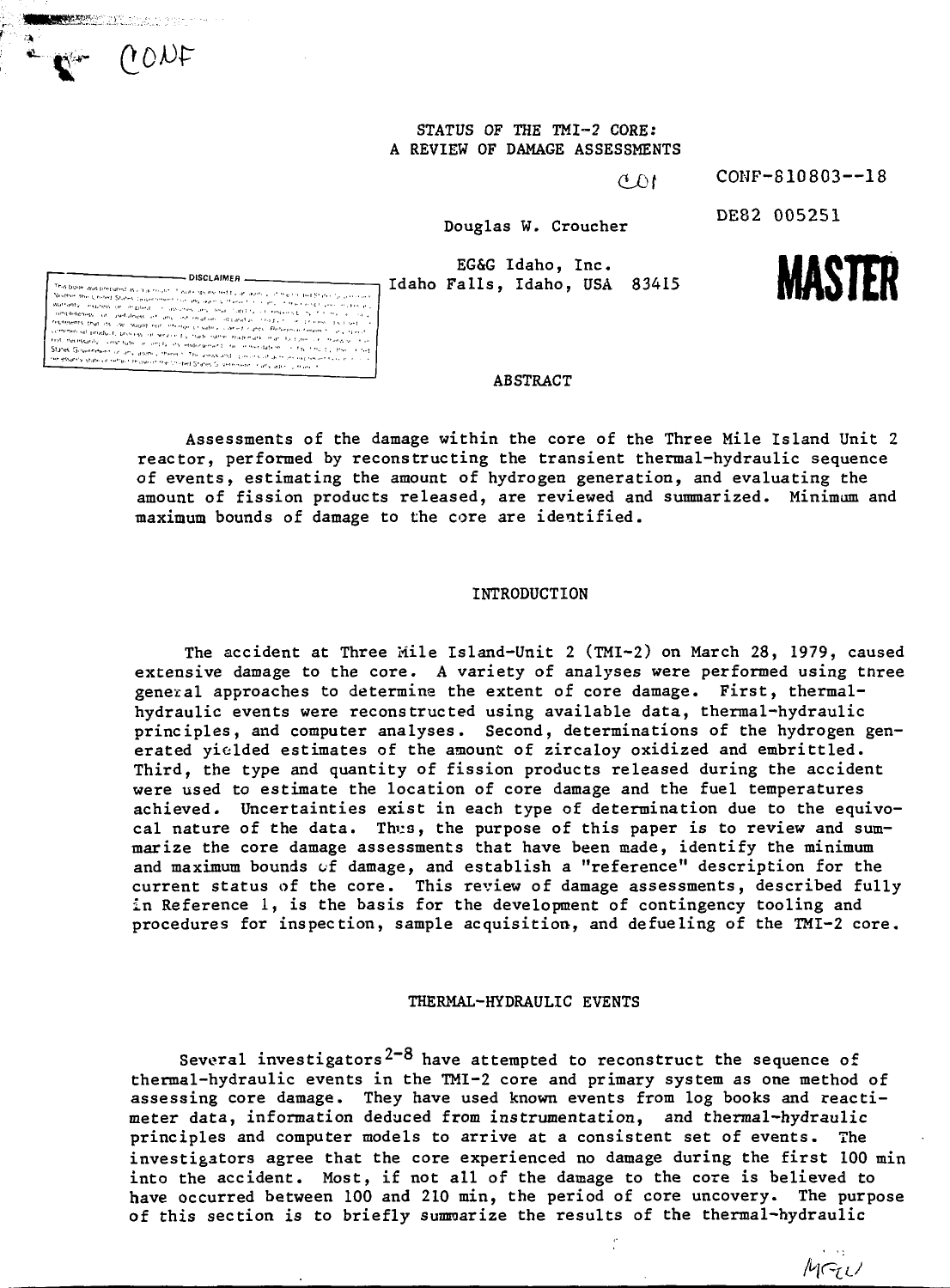studies as they relate to the behavior of the core materials during this period and to the core status at present.

During core uncovery, the two-phase steam and water mixture, which had been homogeneous during forced flow, separated. Steam collected in the high regions of the primary system. Below the water-steam mixture level, the coolant was near or at saturation, and heat transfer from the fuel rods to the coolant kept the rods near the saturated coolant temperatures. Relatively inefficient heat transfer occurred above the mixture level and fuel rod temperatures increased dramatically. Below the mixture level, the zircaloy remained relatively cool and retained its mechanical properties. At higher elevations, the zircaloy became hot enough to react with steam, becoming oxidized and embrittled. Figure 1 summarizes the time-dependent, water-steam mixture level in the core as determined by several investigators.<sup>3,5,6,9</sup>



Figure 1. Water-steam and core mixture levels during uncovery from 100 to 210 min.

During the period of core uncovery from about 100 to 174 min, the fuel rods were heating up. As cladding temperatures reached a range of about 1030  $K^2$ to 1150  $K^4$ , rupture of the rods began to occur. Since virtually all the rods reached temperatures of this magnitude, more than 907. of the rods are expected to have failed.<sup>2,4</sup> The best estimate of the time of failure ranges from 137 to 142 min after the start of the accident.<sup>2</sup> This coincides well with an estimated 3-min transport time of the fission products to the containment radiation monitors, which responded at  $145$  min.<sup>2</sup>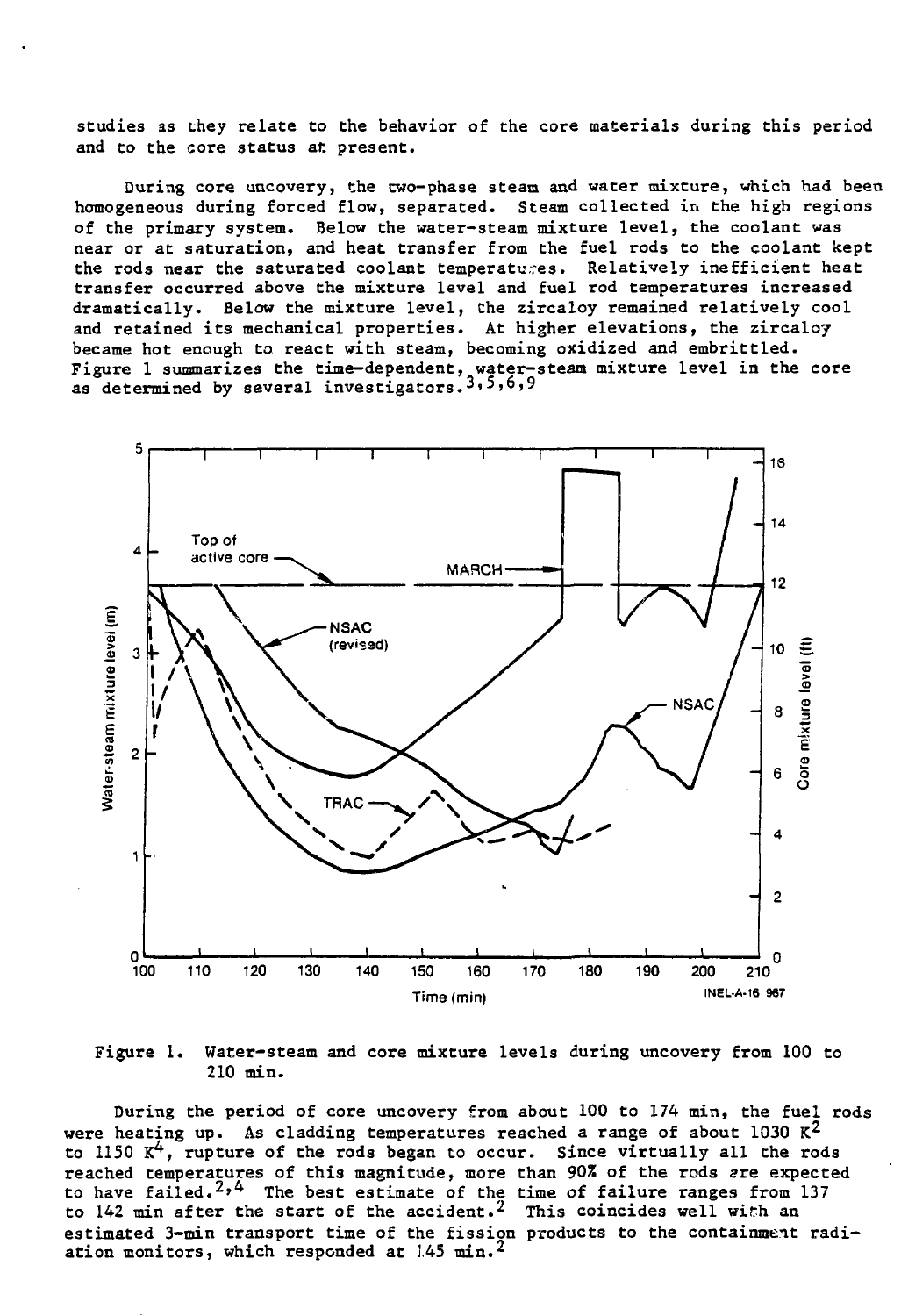The cladding continued to heat up, becoming oxidized and embrittled. This exothermic reaction contributed to the rapid heatup of the core. Hot zircaloy in the upper regions of the core may have become fully oxidized. As the heat source from oxidation decreased, the oxidized cladding would have cooled. Steam rising from the lower regions of the core carried energy from the peak power locations to the upper region of the core, thus smearing the fuel rod temperatures and the axial extent of cladding oxidation.<sup>10</sup> Approximately the upper half of the core was embrittled.

ha zuna kakan adalah Maritim (19

A range of fuel rod peak temperatures has been estimated. On the basis of TRAC calculations, peak temperatures were estimated to be 2400  $K^8$  to 2600 K<sup>11</sup> pricr to resumption of high pressure injection flow. Fuel rod plenum temperatures were estimated to be about 1700 K.<sup>11</sup> The Nuclear Regulatory Commission's (NRC's) Special Inquiry Group and Westinghouse-Nuclear Energy Systems estimated slightly higher fuel peak temperatures of 2700  $K^4$  and 2900 K,<sup>7</sup> respectively. The President's Commission concluded that the fuel temperatures may have exceeded 2475 K throughout 30 to 40% of the core volume, and 2200 K throughout the upper 40 to 50% of the  $\text{core.}^{12}$  These estimates are higher than the estimate by the Nuclear Safety Analysis Center (NSAC)<sup>13</sup> that the gross core average temperatures did not exceed  $\frac{1}{2}000$  K. However, a quantitative comparison cannot specifically be made, sirce the NCAC specified neither the size of the damaged region nor the peak temparatures.

At temperatures above 2175 K, it has been experimentally observed<sup>14</sup> that the UO<sub>2</sub> fuel pellets in contact with the cladding can be dissolved by the zircaloy, forming a liquid phase of Zr-U-0 termed "liquified fuel." Essentially all investigators expected that liquified fuel would have been produced in small quantities, but that little or no fuel melting occurred.<sup>12,13</sup> The NRC's evaluation is somewhat more pessimistic, suggesting that no less than 32% of the fuel assemblies have fingers of previously liquified fuel extending below the region of primary damage.<sup>4</sup>

Estimates of the damage to other core components can be made from these temperatures. Calculations performed using radiative and convective heat transfer between fuel rods, steam, and nonfueled rods, such as control rod guide tubes and burnable poison rods, indicate that the temperature of the nonfueled rods may only have been about 10 K less than that of the fueled rods.<sup>15</sup> However, for the period up to 174 min in the accident, the NRC Special Inquiry Group suggested that "percolation" may have occurred in the instrument and control rod guide tubes.<sup>4</sup>

Evidence suggests that the instrument tubes may not have survived. Figure 2 is a cross section of the instrument string comprised of seven selfpowered neutron detectors (SPNDs), one thermocouple, and one background detector. The Inconel oversheath is the primary pressure boundary and the Inconel center tube is the secondary pressure boundary. A swagelock fitting on the instrument string acts as a third pressure boundary. Prior to the accident, the swagelock fitting on one instrument string was removed. A movable in-core detector was inserted into the central hole of the instrument string which was located in the center of the N-8 assembly at about the midradius of the core, four rows from the center assembly. On April 8, 1979, the detector was inserted with great difficulty from its full-out position to an elevation of about 1 m above the bottom of the core.<sup>16</sup> During removal, the detector stuck about 1 m below the core and is currently immovable. Based on experience, it is believed that "the difficulty encountered during the insertion and withdrawal was caused by fine particles—grit-like particles—inside the movable detector guide tube,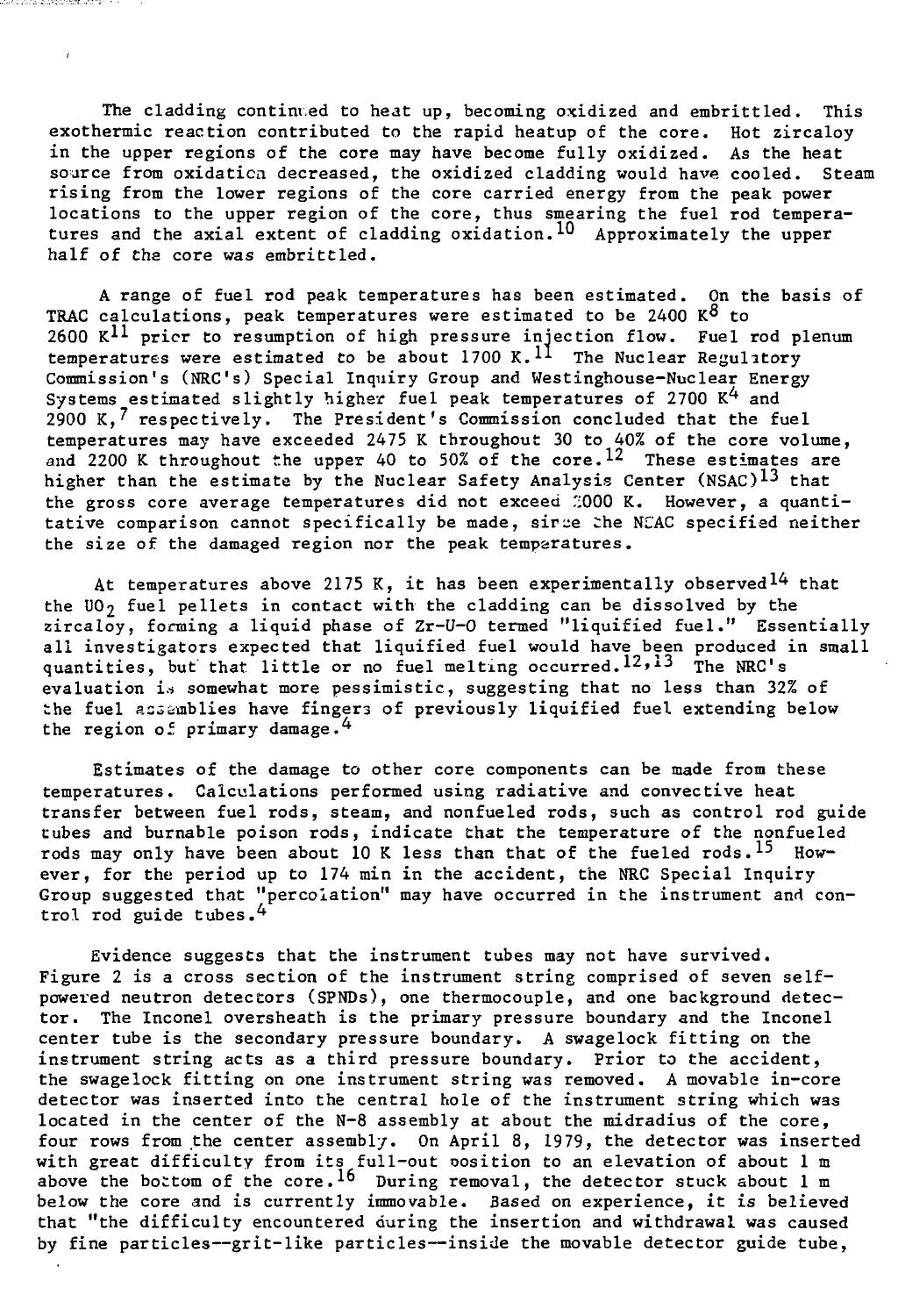

**Figure 2. Cross-section of the in-core instrument string.**

**and that these particles entered the tube during or after the reactor acci**dent."<sup>16</sup> The detector itself is failed, perhaps due to water entering the **insulation through a rupture in the detector sheath. If, in fact, this instrument string at the midraiius of the core has failed, then it is %'sry possible that a large majority of the instrument strings in the central region of the core have failed. Although early reports indicated that boron crystals are present on the seal table where the in-core detectors terminate, potentially deposited from primary cooling water emanating from a failed instrument string, reports from later entries into the containment building do not confirm this.17 However, radiation leve!& at the seal plate drain for several in-core detectors are high in comparison with floor drains in the nearby area, indicating failure of the first two pressure boundaries of the instrument string.I?**

**The axial power shaping rods, control rods, burnable poison rods, spacer grids, and guide tubes were also damaged. Since the melting points of the Ag-In-Cd alloy and the 304 stainless steel are about 1075 K and 1675 K, respectively, these rods melted over much' of the same volume of the core in which the fuel rods were oxidized. The Ag-In-Cd alloy probably remained in the core region since it is insoluble in water.^ Both materials contributed to formation of the debris bed and fusing of portions of the rubble. Since the zircaloy cladding of the burnable poison rods oxidized over the same region as the cladding on the fuel rods, these rods are in the same fragmented condition. The rods are probably in place, but the boron absorber is known to leach out in** the presence of water in a radiation environment.<sup>15</sup> Since the melting point **of Inconei 718 is about 1550 K, the grids would have melted over most or all of the region of the core in which the fuel rods were oxidized. The zircaloy guide tubes may have oxidized over a region somewhat smaller than that of the fuel rod cladding due to the early percolation effect; however, they are expected to have contributed to the material in the debris bed.**

**Temperatures of the upper plenum assembly were calculated by TRAC^ to have reached liOO K at 185 min into the transient, a time when fuel peak temperatures were calculated by TRAC to be 1800 K.5»11 Calculated fuel rod** plenum temperatures were 1200 K.<sup>11</sup> The fuel rod plenum and fuel peak temper**atures were extrapolated to about 1900 K and 2600 K,<sup>1</sup>\* respectively, prior to resumption of high pressure injection flow at about 200 min. Although these**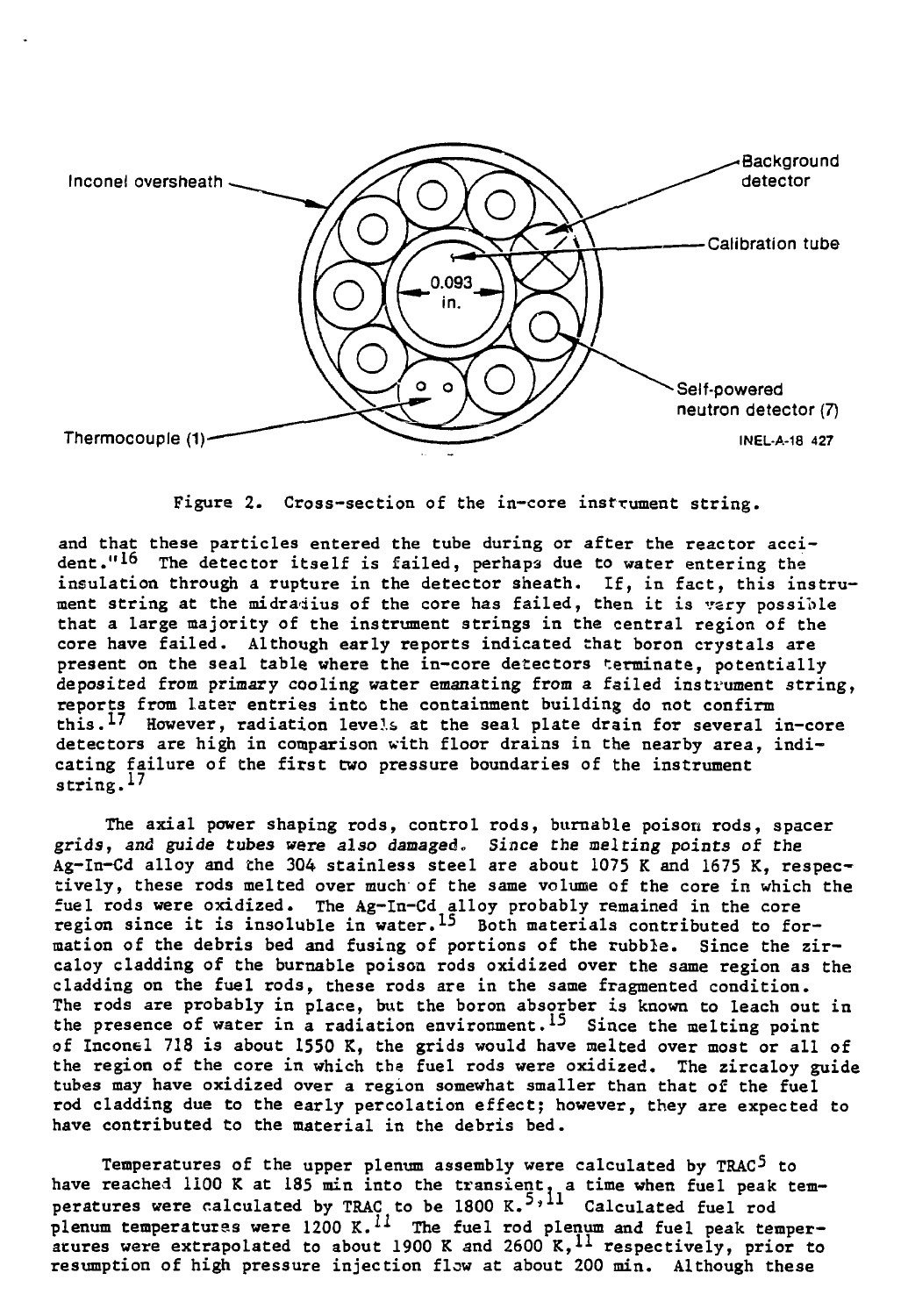investigators did not extrapolate their analyses of the upper plenum assembly, in view of their estimates for the other temperatures, it is possible that the temperatures of the upper plenum could have risen to between 1500 and 1800 K. Temperatures in this range would imply, first, that brazements of Beryllium-Nickel 5, which hold the control rod guides to structural support plates in the upper plenum, would have melted since they have a melting range of 1365 to 1420 K. Second, stainless steel components, such as the fuel assembly upper end fittings that have a melting range of 1670 to 1695 K, would have melted or fused at their contact points with the plenum. Control rod spider failure and leadscrew distortion would be likely.

At 174 min, with the coolant mixture level at about 1.5 m above the bottom of the core, one primary coolant pump in the B loop was turned on for 19 min. This produced a sudden influx of water to the core from the once-through steam generator (OTSG) B. Since the cladding was embrittled due to oxidation, the entering water would have produced a thermal shock to the cladding, causing fragmentation of the ZrO<sub>2</sub> and UO<sub>2</sub>. This would have either formed a debris bed above the axial midplane of the core or increased the size of one already present. Although substantial quenching of the rods occurred, the debris bed itself remained hot and in steam.

The next major change in core condition occurred between 222 and 226 min into the accident. The source range monitors showed a sharp increase in activity, the primary system pressure increased even though the block valve was open, and the cold leg temperatures of both the A and B loops increased. Temperature estimates from thermocouple and SPND data indicate that temperatures of 800 K were reached at locations 25 to 75 cm above the bottom of the fuel rods.

Although it is educated speculation, additional core damage apparently occurred during this time. Given the existence of oxidized and embrittled cladding prior to about 225 min, it is possible that "unstable thermalhydraulic conditions"<sup>3</sup> developed to fracture additional cladding, resulting in some additional slumping of the core and densification of the debris bed.<sup>3,4</sup> A steam blanket may have formed below a crust in the bed, blocking coolant and permitting additional zircaloy oxidation and hydrogen formation. On the basis of available instrumentation, no apparent change in the condition of the core occurred after about 226 min.

Independent assessments of the core flow resistance following the accident were made by Babcock & Wilcox (B&W) and Battelle Pacific Northwest Laboratories (PNL).<sup>18</sup> The assessments indicated that a large portion of the core was The assessments indicated that a large portion of the core was blocked. B&W made two estimates by comparing reactor coolant system flowmeter readings, with one pump operating, befors and after the accident and by performing a core heat balance after the accident. The estimated decay heat and measured core coolant temperature change determined the flow. An effective blockage area of about 90% was indicated. PNL performed COBRA calculations to reproduce the TMI-2 core exit temperature distribution during single-loop operation, as well as a simple heat balance using the average of measurerents from the core exit thermocouples located at the top of the instrument tubes. Although these determinations are complicated by the potential damage to many of the core exit thermocouples and an estimated decay heat source due to fission product release, they estimated blockages of 60 to 80%, with local blockages of 95%. An effective core blockage area of 90% was also estimated by performing a simple core heat balance using the average core exit thermocouple readings on the periphery of the core. From these three assessments, it was concluded that an effective core flow area blockage of  $\sqrt{90\%}$  had occurred. Temperatures in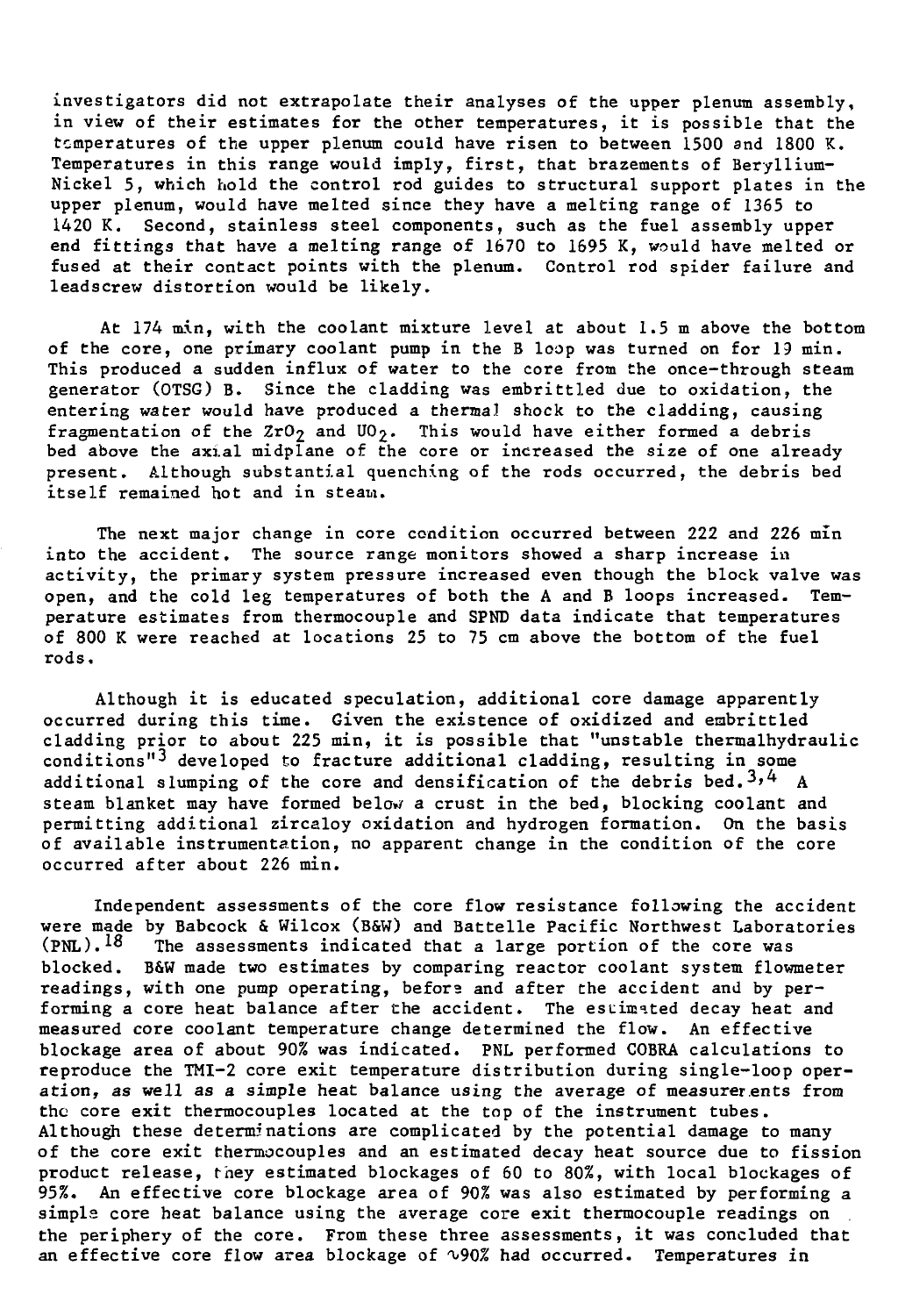the peripheral assemblies indicated that minimum blockage had occurred in these areas. However, since more than 20% of the core flow area is made up of the periphera' assemblies, some blockage at the edge of the core is expected.

#### HYDROGEN GENERATION

A number of mechanisms in light water reactors may result in the generation of hydrogen. For the TMI-2 accident, the generation of hydrogen by radiolysis and oxidation of UO<sub>2</sub> fuel is expected to have been small when compared with the volume of hydrogen that was produced by oxidation of the zirconium in the cladding by the steam in the reactor vessel.^ Assessment of the amount of hydrogen generated yields an estimate of the amount of zircaloy oxidized, and hence embrittled, in the reactor core.

Material balances were used by several investigators to determine the amount of zircaloy oxidized based on the amount of hydrogen produced. These balances are summarized in Table 1. The Electric Power Research Institute (EPRI)<sup>3</sup> indicated that the material balances were performed using the reactor building as the boundary; any hydrogen escaping the building would not be included. Since a maximum of  $8\overset{?}{\cancel{}}1^9$  to  $10\overset{?}{\cancel{}}3$  of the inventory of noble gases escaped from the reactor building during the first few days of the accident, at least 8 to  $10\%$  of the hydrogen might also be expected to have escaped. This would make estimates of the amount of zircaloy oxidized too low by the same amount.<sup>3</sup> However, if oxygen were depleted by oxidation of core materials other than zircaloy, less oxidation of the zircaloy would result.

Containment atmosphere samples were used to calculate the amount of hydrogen remaining in the containment building and the amount burned by considering the oxygen depletion. The preburn hydrogen inventory shown in Table 1 was calculated using the  $0.19-MPa$  pressure pulse in the containment building<sup>3</sup> and the containment atmosphere composition. The amount of free hydrogen in the primary system was calculated on the basis of estimates of bubble size by Metropolitan Edison, $^{22}$  and the temperature, pressure, and free volume of the containment building. Hydrogen in solution in the primary system was estimated on the basis of the primary coolant temperature and the hydrogen overpressure.

Table 1, Section A, shows that, except for the calculated inventory based on the April 1-2 samples, estimates of the total amount of hydrogen produced are fairly consistent, averaging 510 kg and ranging between 450 and 582 kg. Note that a large uncertainty arises due to the methods of calculating the amount of hydrogen burned, namely, by using the remaining hydrogen concentration or the oxygen depleted.

Section B in Table 1 summarizes the cladding inventory and the amount of cladding oxidized, as reported by the investigators. To place these results on a consistent basis in this work, the kilograms of zircaloy oxidized were calculated directly from the tocal amount of hydrogen produced, using the knowledge that two moles of hydrogen are produced for each mole of zirconium consumed. The percent of zircaloy oxidation shown in Section C was obtained by dividing the amount oxidized by the inventory, 23 922 kg.<sup>21</sup>

Since Sections B and C of Table 1 are not significantly different, it is concluded that about 50% of the zircaloy in the core (11 961 kg) is oxidized. About 10% of the zircaloy inventory (2288 kg) is in the plenum region of the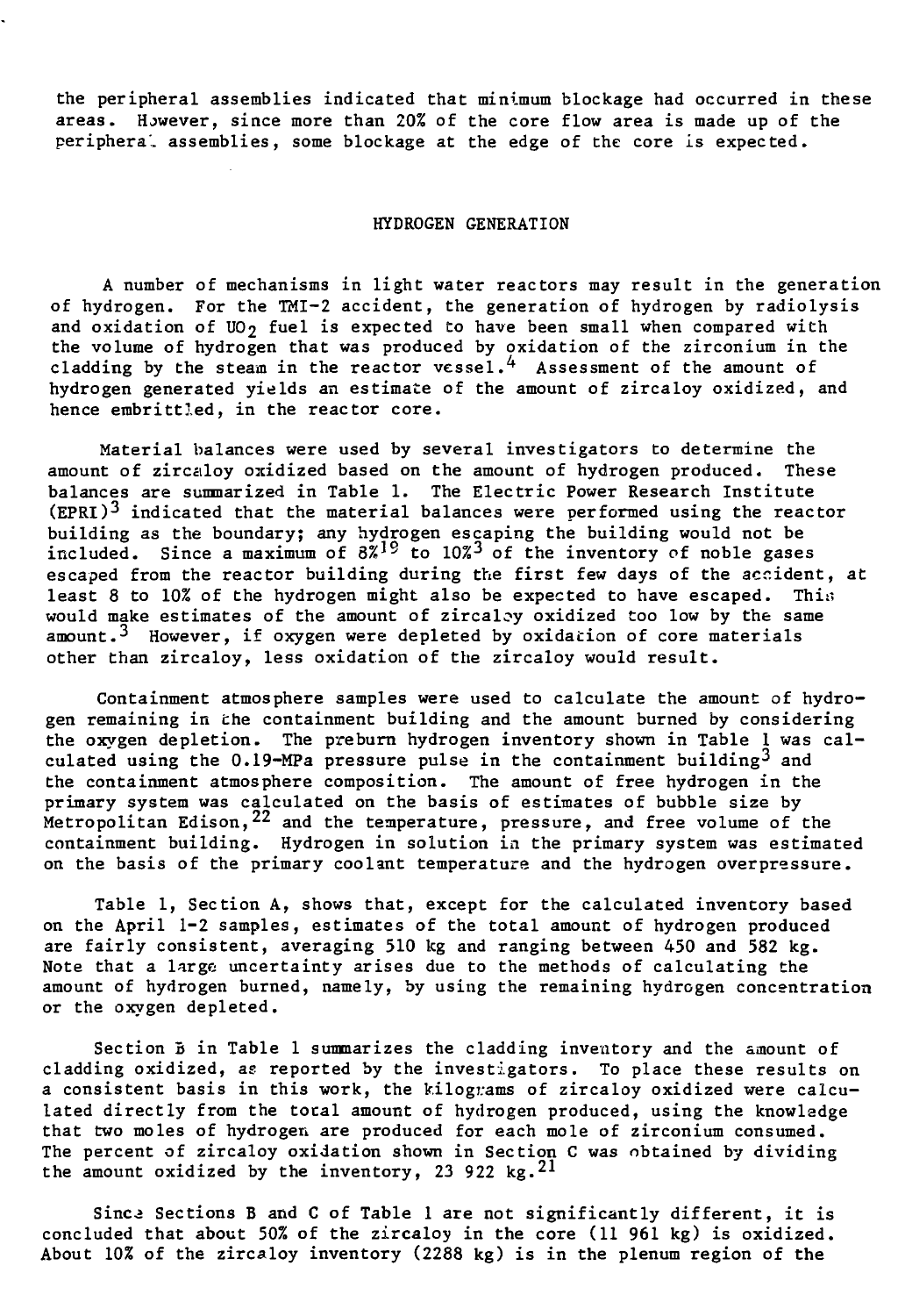|    |                                                        | Preburn <sup>4</sup> | March 31ª        | March 31 <sup>b</sup> | March 31 <sup>c</sup>            | March 31 <sup>d</sup> | April $1-2^a$    | $\frac{1}{2}$ une $1^{\circ}$ | August 2 <sup>8</sup> | Average <sup>e</sup> |
|----|--------------------------------------------------------|----------------------|------------------|-----------------------|----------------------------------|-----------------------|------------------|-------------------------------|-----------------------|----------------------|
| Λ. | Hydrogen Inventory (kg)                                |                      |                  |                       |                                  |                       |                  |                               |                       |                      |
|    | 1. Total produced $(2 + 5)$                            | 475                  | 54B              | --                    | $454 + 20$ to $582 + 36$         | 450                   | <b>404&gt;</b>   | 513                           | 550                   | 510                  |
|    | 2. Released to containment<br>$(3 + 4)$                | 308                  | 437              | $- -$                 | 339 to 467                       | 350                   | 262              | 513                           | 550                   | --                   |
|    | 3.<br>Burned                                           | $\mathbf 0$          | 372 <sup>f</sup> | $256^8$ to $469^1$    | $267^8$ to 395 + 30 <sup>r</sup> | 270                   | 181 <sup>f</sup> | 490 <sup>f</sup>              | $526$ <sup>£</sup>    | 381                  |
|    | Remaining in containment<br>4.                         | 308                  | 65               | $-1$                  | $72 + 4$                         | 80                    | 81               | 23                            | 24                    | $- -$                |
|    | Remaining in reactor coolant<br>5.<br>system $(6 + 7)$ | 167                  | $\mathbf{1}$     | $- -$                 | 115                              | 100 <sup>8</sup>      | 42               | $\triangleleft$               | ⊲,h                   | $\sim$ $\sim$        |
|    | 6. In solution                                         | 31                   | 33               | --                    | 33                               | 26 i                  | 33               | -1                            | 41                    | $- -$                |
|    | 7. In bubble                                           | 136                  | 78               | $- -$                 | $82 + 20$                        | 74 <sup>1</sup>       | لوح              | $\mathbf o$                   | $\mathbf{o}$          | $- -$                |
|    | B. Cladding Inventory (kg)                             | 24 040               | 24 040           | - -                   | 22 585                           | 24 040                | 24 040           | 24 040                        | 24 046                |                      |
|    | 1. Cladding Oxidized (kg)                              | 10 818<br>(x)<br>45  | 12 261<br>51     | $\frac{1}{2}$<br>--   | 9 937 to 14 282<br>44 to 63      | $-1200$<br>$\sim$ 50  | 6 731<br>28      | 11 780<br>49                  | 12 501<br>52          | 11 943<br>50.6       |
| c. | Cladding Oxidized <sup>k</sup> (kg)                    | 11 053<br>(3)<br>46  | 12 752<br>53     | $\sim$<br>--          | 10 565 to 13 543<br>44 to 57     | 10 472<br>44          | 7 074<br>30      | 11 933<br>50                  | 12 799<br>54          | 11 875<br>49.6       |

 $\blacksquare$ 

 $\mathcal{C}$ 

## **TABLE I. HYDROGEN AND CLADDING INVENTORIES AND CLADDING OXIDATION**

**Reference 3.**

**Reference 6.**

**Reference 20.**

**d. Reference 4. This reference judged these values to be "moat likely" after reviewing calculations front several sourceSi including Reference 20.**

**e. iioes not include results from April 1-2 Measurements.**

**f. Based on oxygen depletion.**

**g-Baaed on hydrogen bum .**

h. Hydrogen recombiners had been operating.

**1. At 16 h.**

 $\ddot{\phantom{a}}$ 

**j. Bubble virtually gone by tliia tine.**

**k. Results from this work based on 23 922 kg of zircaloy in the core (see Reference 21).**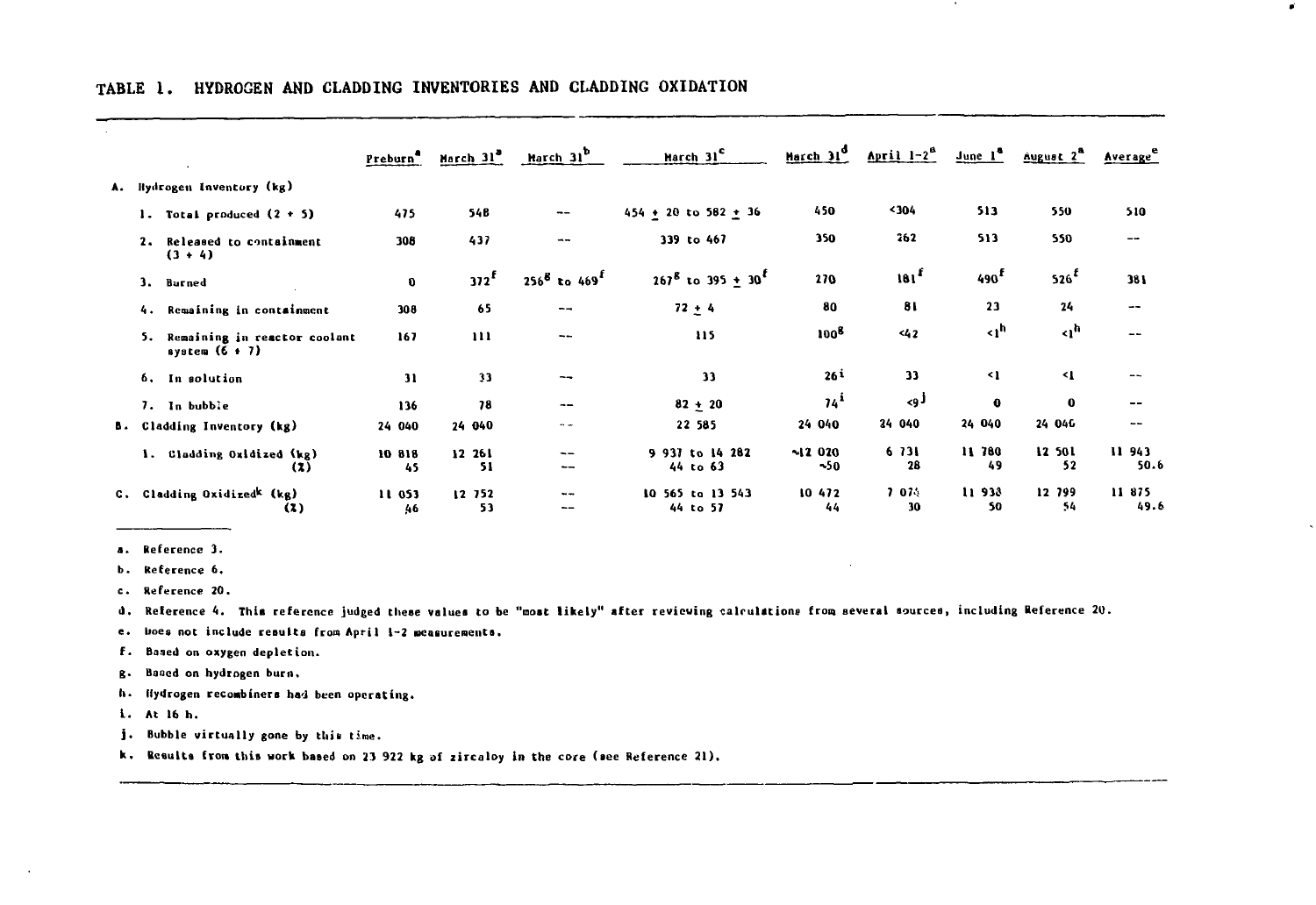fuel rods.<sup>21</sup> If it is assumed that none of the zircaloy in the plenum was oxidized, the fraction of the zircaloy in the active region of the core that was oxidized is determined by dividing 11 961 kg by 21 634 kg. Thus, a maximum of 55% of the zircaloy in the active core region was oxidized. Since the rod plenum was estimated to have sustained temperatures up to  $1900 \text{ K}$ ,  $^{11}$  some oxidation is expected; thus, the actual amount of zircaloy oxidation in the active region of the core probably lies between 50 and 55%. The accuracy of this value is estimated to be +10% of the inventory.

## FISSION PRODUCT RELEASE

The foundation of the fission product release damage assessments rests on (a) calculated inventories of the various fission products and actinides, (b) samples of the primary coolant, (c) a sample of the containment building atmosphere, and (d) a sample of water from the containment building sump. Analyses of the fission product inventory were performed by the Los Alamos Scientific Laboratory (LASL)<sup>23</sup> using CINDER and EPRI-CINDER, and by B&W<sup>19</sup> using their version of ORIGEN. Samples of primary coolant were taken from the letdown line on March 29 and April 10, 1979, and sent to Bettis Atomic Power Laboratories (BAPL), Savannah River Laboratory (SRL), Oak Ridge National Laboratory (ORNL), and B&W for analysis; the results are contained in Reference 20. In addition, a gas sample was obtained from the containment building atmosphere on March 31, 1979; the results from BAPL's analysis are in Reference 24. A more complete accounting of the radioactivity inventory was achieved when a water sample from the containment building sump was obtained on August 28, 1979.

This section discusses the estimates derived from the above information regarding the location of core damage, the range of fuel temperatures achieved during the accident, the occurrence of  $UO<sub>2</sub>$  fuel melting, and fuel particle size distributions. Assessments of the damage to the TMI-2 core based on analyses of fission product release are not as precise as those determined from thermal-hydraulic calculations or from analyses based on hydrogen assays. However, the fission product release analyses are significant since they generally confirm the findings of the two other damage assessment methods.

## LOCATION OF CORE DAMAGE

The location of core damage may be estimated by comparing the isotopic ratios of uranium and plutonium observed in the reactor sump to those expected for various regions of the core. Three <sup>233</sup>U fuel enrichments are present in the TMI-2 core, 1.98%, 2.64%, and 2.96%. The calculated isotopic ratios of uranium and plutonium for these three enrichments, were compared with the measured ratios in the reactor sump.<sup>4</sup> The measured ratios compared favorably with the average isotopic ratios for the 1.98% and 2.64% <sup>235</sup>U-enriched fuel and the core average ratios. From this comparison, it was concluded by  $D_{z}$  A. Powers<sup>4</sup> that the central region of the core containing the two lowest <sup>235</sup>U enrichments was certainly damaged, and that the observed ratios were generally indicative of a core uniformly damaged across its cross section.

## FUEL TEMPERATURES

Estimates of the fuel temperatures can be made on the basis of the types of isotopes released and on their release fractions. Isotopic release fractions are summarized in Table 2. All of the data shown represent a nearly complete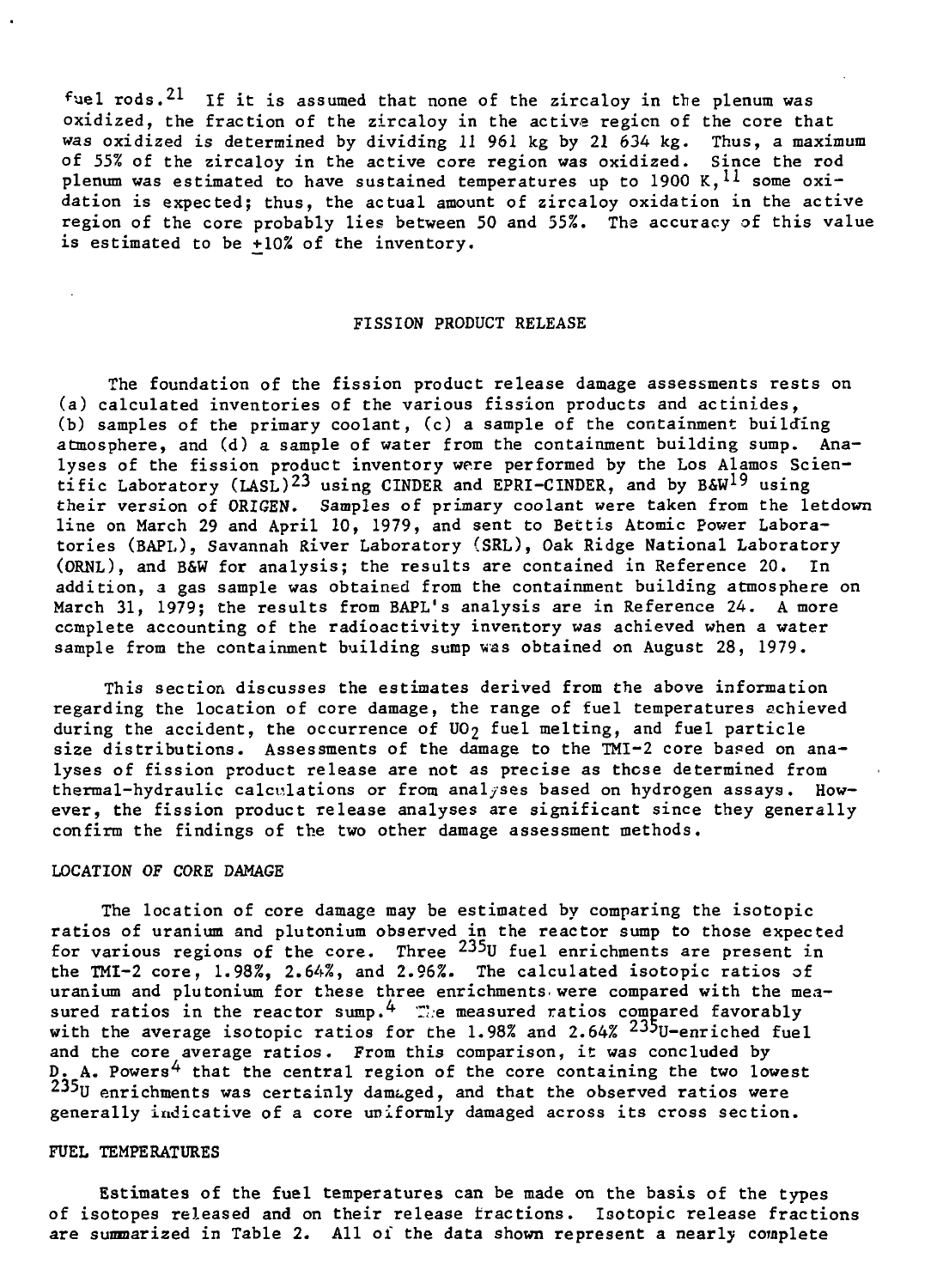|  |  |  | TABLE 2. SUMMARY OF FISSION PRODUCT RELEASE FRACTIONS |
|--|--|--|-------------------------------------------------------|
|  |  |  |                                                       |

|                      | Release Fraction<br>(7) |                   |                    |                                |                 |  |  |  |  |
|----------------------|-------------------------|-------------------|--------------------|--------------------------------|-----------------|--|--|--|--|
|                      | March 28, 1979          | August 28, 1979   |                    |                                |                 |  |  |  |  |
| Isotope              | Reference 19            | Reference 25      | <b>Reference 4</b> | <b>Reference 20</b>            | Average         |  |  |  |  |
| $85\$ <sub>Kr</sub>  | 71.0                    | $60.0^{a}$        |                    |                                | 65              |  |  |  |  |
| $131m$ <sub>Xe</sub> | 70.0                    | 60.0 <sup>2</sup> |                    |                                | 65              |  |  |  |  |
| $133$ <sub>Xe</sub>  | 68.0                    | 60.0 <sup>a</sup> | 46                 | $57^{\rm b}$ – 60 <sup>c</sup> | 58              |  |  |  |  |
| 131 <sub>T</sub>     | 59.0 <sup>d, e</sup>    | $29.0^{f}$        | $39^{\text{g}}$    |                                | 56 <sup>h</sup> |  |  |  |  |
| $134$ <sub>Cs</sub>  | 76.0                    | 39.0              | 44                 |                                | 53              |  |  |  |  |
| $^{136}$ Cs          | $57.0^e$                |                   | --                 |                                | 57              |  |  |  |  |
| $^{137}$ Cs          | 60.0                    | 49.0              | 63                 |                                | 57              |  |  |  |  |
| $89_{Sr}$            | 50.01                   | 1.5               |                    |                                |                 |  |  |  |  |
| 90 <sub>5r</sub>     | 50.07                   | 1.7               |                    |                                |                 |  |  |  |  |

a. Reference refers to noble gas release fraction of 60% without distinguishing between Kr and Xe.

b. P. Cohen, "Fission Product Release from the Core, Three Mile Island-2," July 20, 1979 (see Reference 20).

c. H. R. Denton, Letter from NRC to V. L. Johnson, Director, Technical Staff, President's Commission on the Accident at Three Mile Island, September 28, 1979 (see Reference 20).

d. The release fractions of  $^{131}I$ ,  $^{136}Cs$ , and  $^{137}Cs$  should be quite close, since reactor coolant samples showed that the fractions of the core inventory of these nuclides in the coolant were close (0.124, 0.120. and 0.126, respectively); therefore, the release fractions of  $^{131}$ I and  $^{136}$ Cs were estimated by multiplying the  $137_{Cs}$  release fraction by the ratio of the fractions in the reactor coolant.

e. The iodine release based on literal acceptance of the analytial results is 42%, but on the basis of its chemical behavior and fission product release experiments,  $34$  the iodine release fraction should be close to the cesium release fraction.

f. The iodine and cesium release fractions are expected to be similar; th.xs, it is anticipated that about another 20% of the iodine will be found in the reactor purification demineralizer, deposited on reactor control rod material (silver), or plated on the reactor containment cooling coils (copper).

g. This work is considered to be about 20% too low, as noted in Footnote f.

h. Average includes an additional 20% above the August 28, 1979 measurement, as noted in Footnotes f and g.

i. Amount released from March 28 to August 28, 1979 is consistent with leaching rate from fuel exposed to water.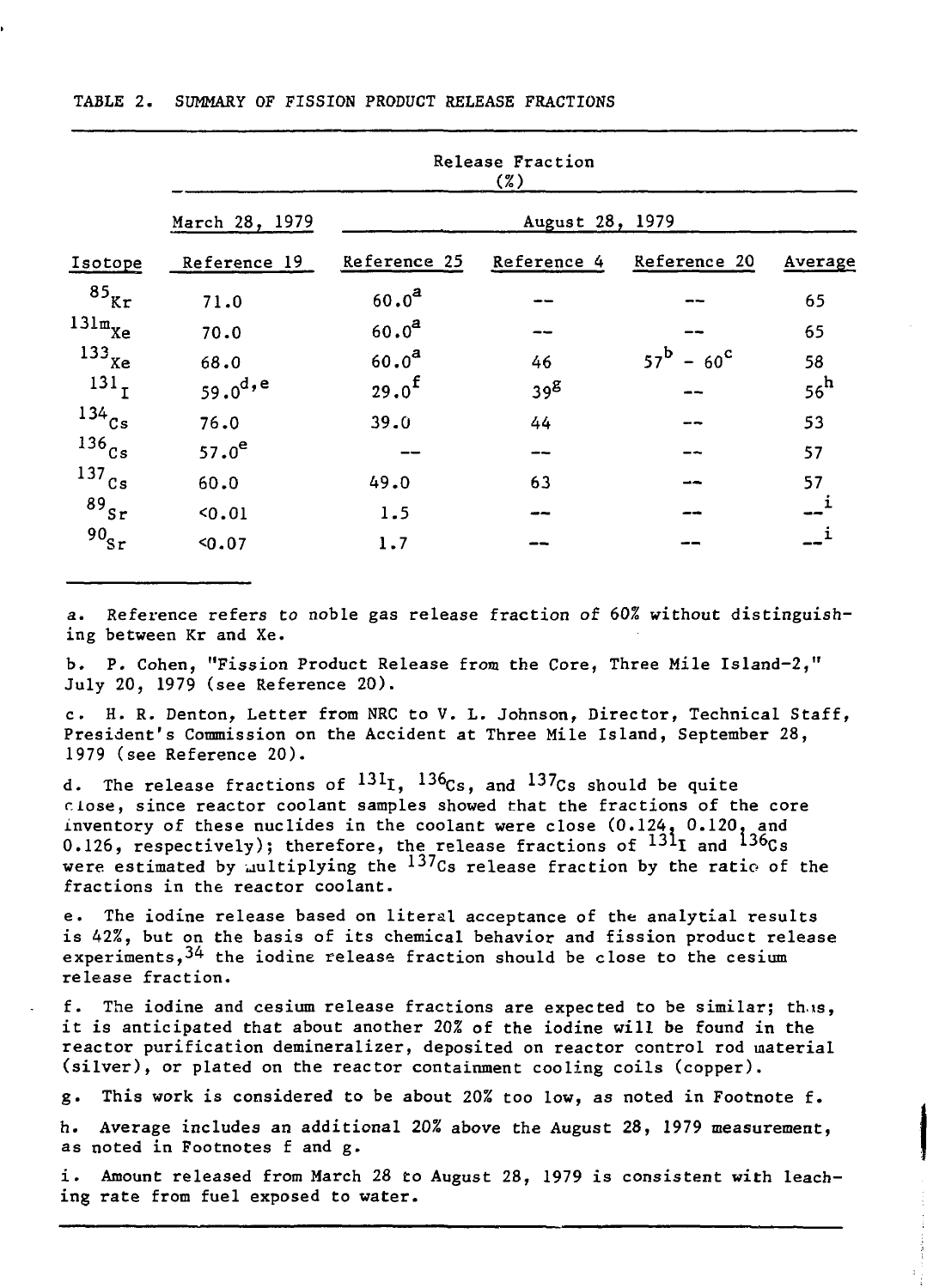accounting of the radioisotope inventory following August 28, 1979, when a sample of the containment building sump was obtained. In general, about 60 to 70% of the noble gases, and 50 to 60% of the iodines and cesiums were released to the coolant. The increase in the strontium release fraction from March to August is consistent with its leaching rate from fuel exposed to water. Under the conditions that were calculated for TMI-2, the NRC Special Inquiry Group cautiously concluded that between 40 and 60% of the core inventory of noble gases, halogens, and alkali metals was released to the coolant.<sup>4</sup> A small amount of tellurium and a minute amount of the less volatile isotopes were released. The average values shown in Table 2 would tend to support the higher end of this range.

Investigators drew a variety of conclusions regarding fuel temperatures from these data. On the basis of analyses of the water sample taken on March 29, 1979, BAPL<sup>22</sup> concluded that (a) most of the volatile fission products were released to the coolant (b) 2 to 12% of the fuel reached temperatures of 1900 to 2500 K. From the air sample on March 31, 1979, BAPL<sup>22</sup> concluded that (a) the cladding of about 90% of the 36 816 fuel rods ruptured and (b) about 30% of the fuel exceeded 2200 K.

Considering only the  $^{133}$ Xe release fraction of  $57\%$ ,  $^{26}$  the Technical Staff of the President's Commission speculated on the fuel temperatures. $12,20$ Lorenz<sup>2</sup>? stated that over a period of a few hours, very little of the fission gas would be expected to be released from fuel at temperatures up to 1875 K. During the thermal transient between 101 and 210 min after the turbine tripped, perhaps the lower one-quarter of the fuel rods remained covered with water. Near the water/steam interface the rods were cooled by steam. Thus, the staff considered that about one-third of the rod length remained cool enough to retain the fission gas within the fuel matrix. A <sup>133</sup>Xe release fraction of 57% from the whole core implies that 85% must be released from the upper two-thirds of the core. Lorenz<sup>27</sup> stated that a fuel temperature of 2675 to 2775 K would be required. On the basis of these considerations, the staff concluded that  $50\overset{20}{\phantom{1}5}$  to  $66\overset{21}{\phantom{1}5}$  of the core exceeded temperatures of 2475 K, and that more than 90% of the fuel rods ruptured.<sup>20</sup> The number of cladding ruptures is consistent with BAPL's analyses, but the fuel rod temperatures are somewhat higher.

A substantially different estimate of the fuel rod temperatures has been obtained by J. Rest and C. E. Johnson. $^{28}$  Their analysis of essentially the same fission product release data described above indicates that most of the severely damaged regions of the core remained below 2000 K.<sup>4,19,25</sup>

#### FUEL MELTING

The occurrence of fuel melting was judged from two primary coolant samples taken on March 28 and April 10, 1979, which showed very little strontium, ruthenium, and tellurium.<sup>4</sup> A sample of the reactor sump was also taken on August 28, 1979. Analysis indicated that approximately 2% of the Sr inventory in the fuel had been released. In addition, about 0.02% of the core inventory of  $129m$ Te was found. On the basis of the low release fractions of strontium, tellurium, and ruthenium, it was concluded that "no significant quantity of the fuel reached the melting point of  $U_2$ ."<sup>4</sup> There is general agreement on this aspect of the accident.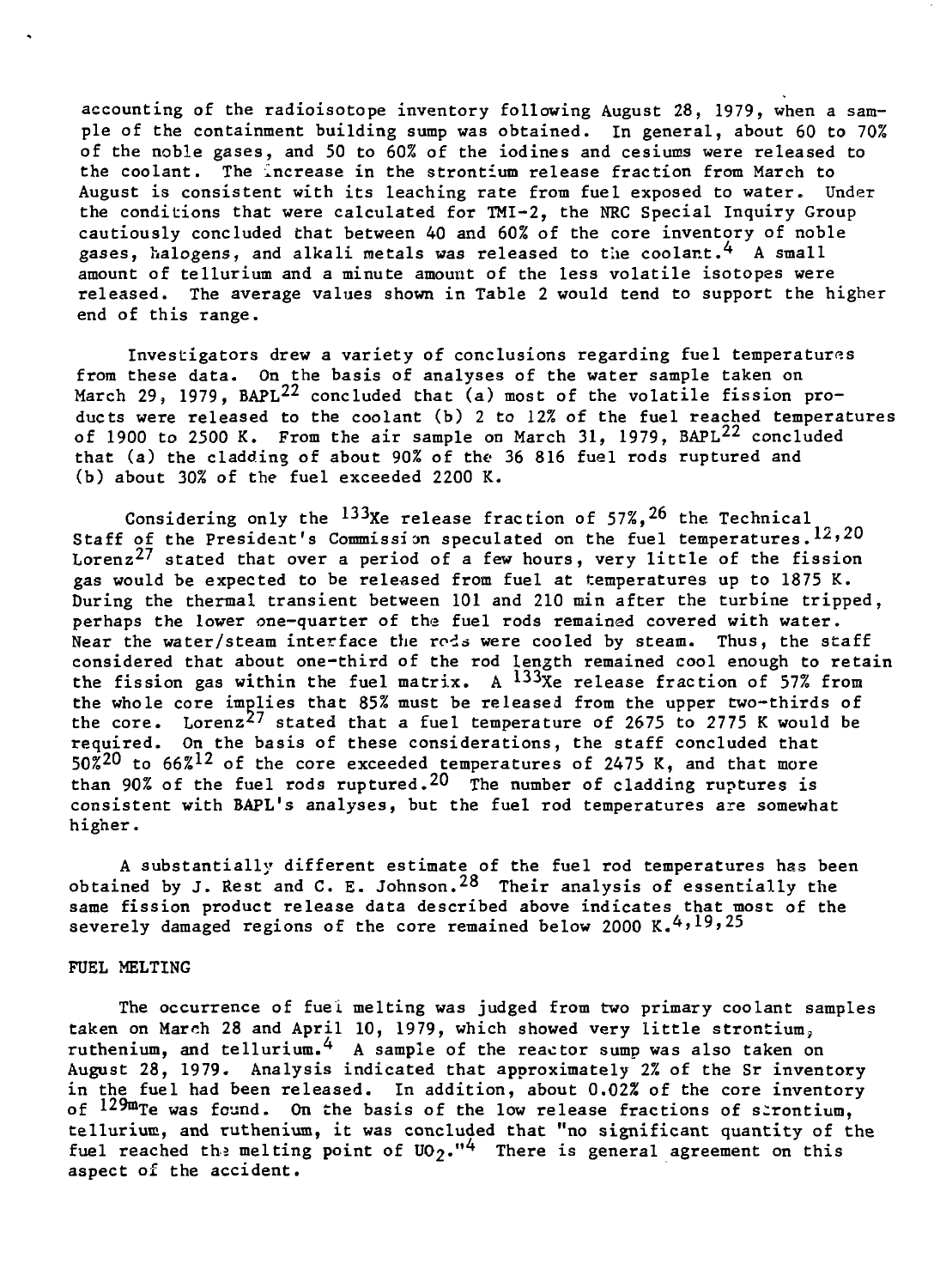# PARTICLE SIZE DISTRIBUTION

A definitive calculation of the particle size distribution in TMI-2 is not possible; however, several estimates have been made. $\frac{4}{7}$  Consideration was given to the leaching rate of refractory elements from the fuel during the period between Marc. 29 and April 10, 1979. The concentrations of strontium and barium in the coolant were very small on March 29, but had increased to an average of about 1% and 0.1%, respectively, by April 10. Research has shown that the leaching rates are comparable to those from glass. <sup>29</sup>It was generally concluded that a large portion of the core was fragmented and that the size of the particles was probably on the order of a few millimeters, rather than dust-like. Powers<sup>4</sup> stated that particles equivalent to a sphere having a radius of less than 0.3 mm would be levitated by the coolant flow and would have escaped the reactor coolant system to a much greater extent than the remaining particles of larger radii.

### CONCLUSIONS REGARDING TMI-2 CORE STATUS

Estimates of the core dauage based on the interpretation of che thermalhydraulic events, hydrogen generation, and fission product release have been reviewed. Table 3 summarizes the damage limits estimated by various investigators and discussed previously. The estimates for each item in the table may not be self-consistent for the minimum and maximum estimates of damage, since the estimates have been made by a variety of individuals. The "reference" core is also defined in the table and is self-consistent, lying between the minimum and maximum damage estimates.

Figure 3 illustrates the reference core. In constructing the figure, consideration was given to the following parameters whose values are summarized in Table 3; (a) the number of failed rods and the condition of the peripheral rods; (b) the estimated core blockage area; (c) the percent of cladding oxidized in the active core region; and (d) the estimated minimum water/steam mixture level during the accident. Three regions of cladding oxidation are shown as a function of the fractional height and radius of the active fuel region of the TMI-2 core. The height,  $H_0$ , and the equivalent radius,  $R_0$ , sre equal to 3.66 m and 1.64 m, respectively. A region of cladding immediately above the mixture level was assumed to be below the 17% embrittlement criterion and, thus, intact. Farther above the mixture level, a region ci the cladding is expected to be embrittled, that is, greater than the  $17\%$  embrittlement criterion, but not fully oxidized. For this region, an average oxidation of 45% of the cladding was assumed. From this region lo the top of the active core, 100% oxidation was assumed.

On the basis rf the foregoing review, the core condition can be described in the following manner. A debris bed of fractured, oxidized zircaloy cladding and fragmented fuel pellets rests on fuel rod stubs and Inconel spacer grids. The debris extends downward to between 0.9 and 1.8 m above the bottom of the core at its center. The debris boundary extends outward and upward from its lowest point near the core centerline, encompassing a volume in the shape of an inverted bell. Damage to the rods near the periphery range from moderately intact (not fully embrittled) to partially liquified and oxidized. Liquified fuel formed, fusing core components and debris in several areas. As evidenced by the highly qualitative discussion regarding estimated plenum temperatures, few definitive comments can be made regarding the condition of the plenum, if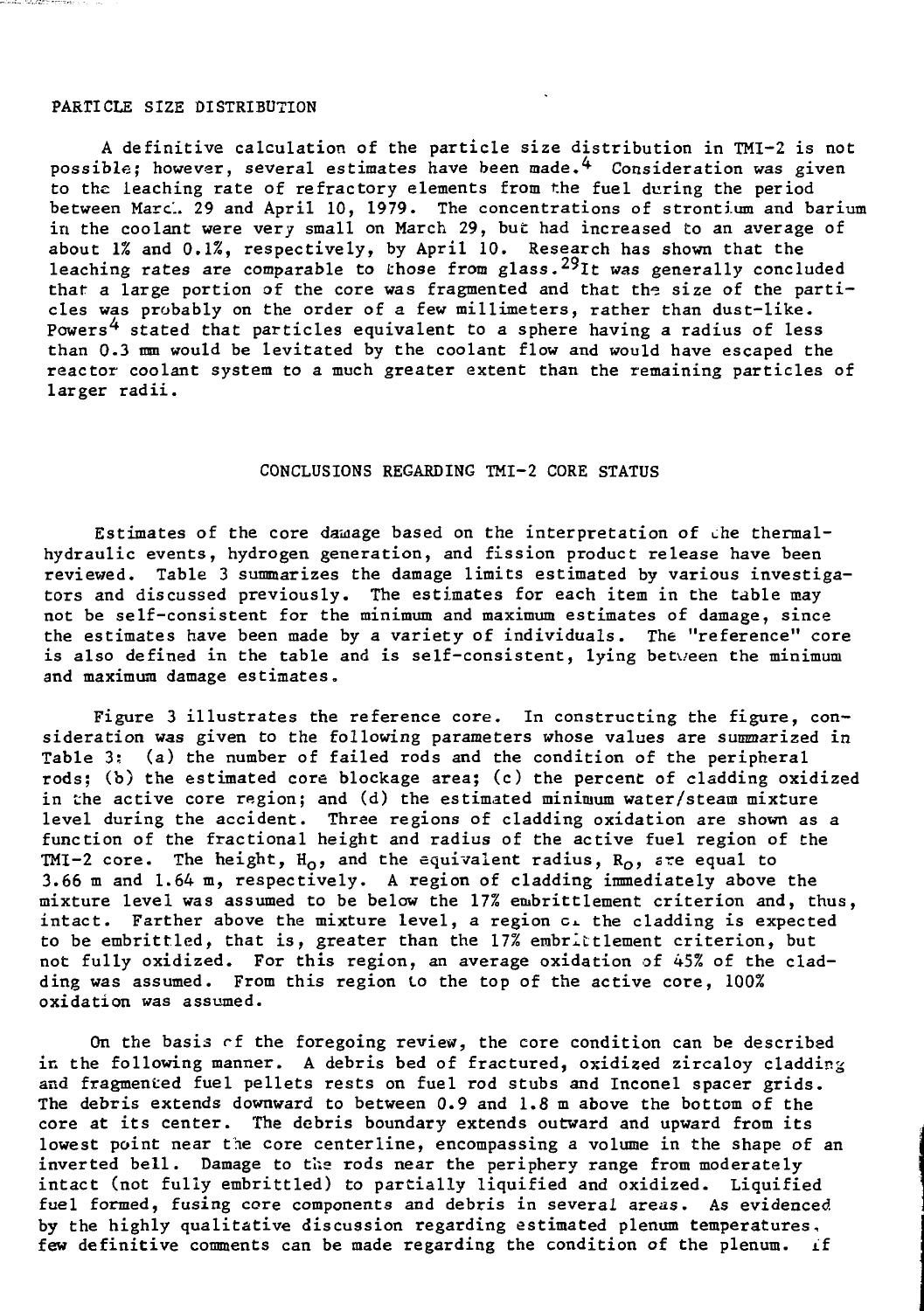# **TABLE 3. SUMMARY OF DAMAGE ESTIMATES**

|                                                                     | Minimum                                                                       | Reference                                                                              | Maximum                                                                                               |  |  |
|---------------------------------------------------------------------|-------------------------------------------------------------------------------|----------------------------------------------------------------------------------------|-------------------------------------------------------------------------------------------------------|--|--|
| Failed rods $(2)$                                                   | >90                                                                           | $^{\sim}100$                                                                           | 100                                                                                                   |  |  |
| Fuel temperature (K)                                                | Gross average in damaged<br>region <2000                                      | Peak ~2600                                                                             | Peak ~2900                                                                                            |  |  |
| Cladding oxidized in<br>active fuel region $(X)$                    | 40                                                                            | 50                                                                                     | 60                                                                                                    |  |  |
| Liquified fuel                                                      | Locally possible                                                              | Present in several areas of<br>central core                                            | Present over most of core<br>radius, perhaps extending<br>downward to $\sim$ l m above<br>core bottom |  |  |
| Molten fuel                                                         | None                                                                          | None                                                                                   | Possible in a few local-<br>ized areas of central<br>core                                             |  |  |
| Core slumping                                                       | Probable                                                                      | Yes.                                                                                   | Yes                                                                                                   |  |  |
| Fuel rod fragmentation,<br>debris bed formation                     | Yes                                                                           | Yes                                                                                    | Yes                                                                                                   |  |  |
| Peripheral rods                                                     | A few not breached, some<br>embrittled                                        | Few, if any, not breached, most<br>embrittled near top of core                         | All failed and embrittled<br>many with liquified fuel                                                 |  |  |
| Control rods and spacer<br>grids                                    | Molten                                                                        | Melted                                                                                 | Melted                                                                                                |  |  |
| Instrument tubes                                                    | Most intact                                                                   | Most in central region failed,<br>peripheral tubes intact                              | All failed                                                                                            |  |  |
| Embrittlement level $(m)$<br>above bottom of core at<br>centerline) | 1.8                                                                           | 1.4                                                                                    | 0.9                                                                                                   |  |  |
| Upper plenum assemblies                                             | No distortion, melting,<br>or fusing to other stain-<br>less steel components | Some distortion and local melt-<br>ing possible; may be fused to<br>upper end fittings | Melting over the central,<br>lower region; major<br>slumping possible.                                |  |  |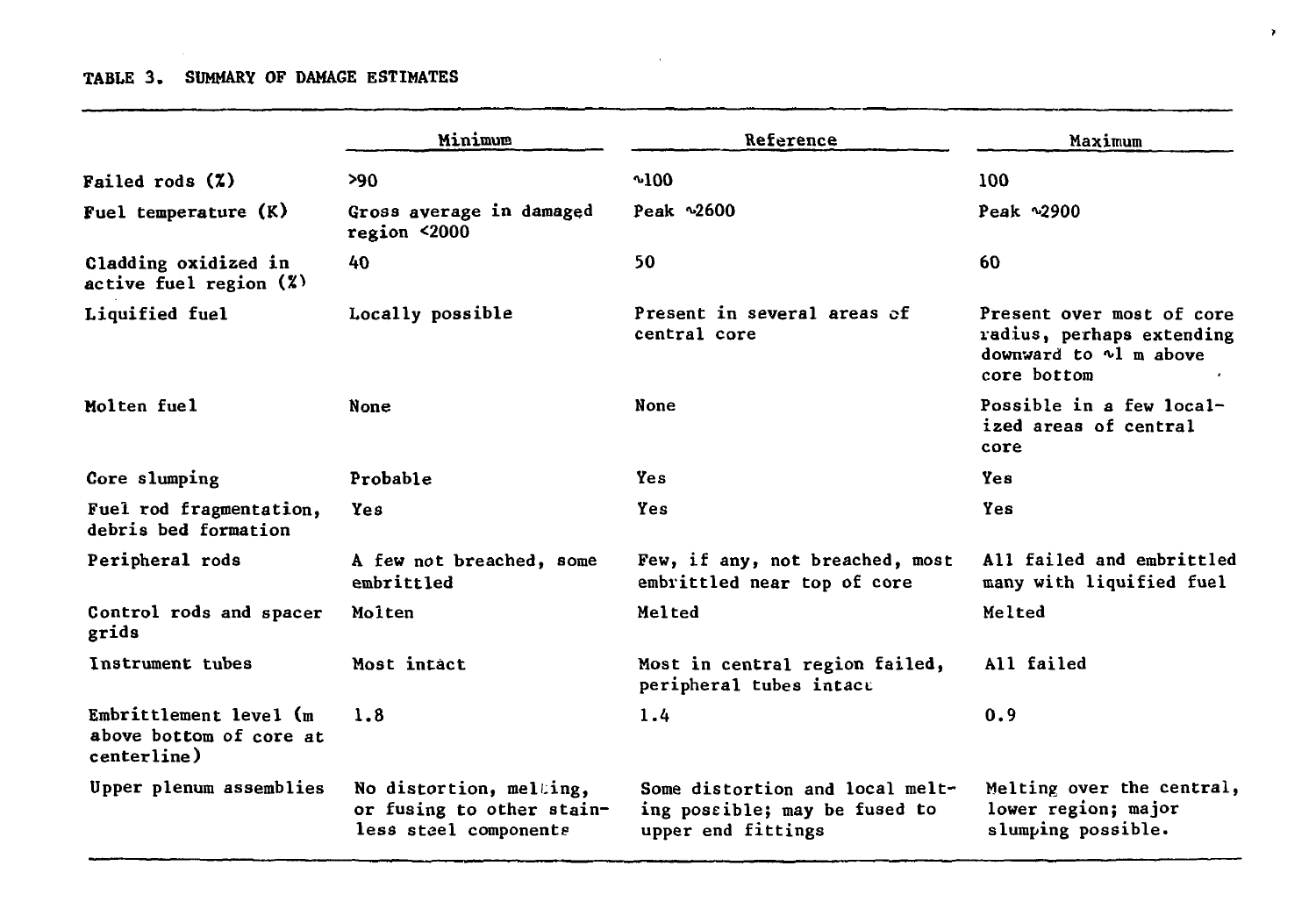

**Figure 3. Regional average oxidation and reference configuration of the TMI-2 core.**

**the calculated temperatures upon which the damage estimates were based are actually lower, the upper plenum may remain fully intact. Howsver, melted control rod guide tube brazements, and partially molten or fused stainless 3teel components would characterize an estimate of maximum damage to the upper plenum structures. For instance, fuel assembly upper end fittings could be fused to the upper core support plate and control rod spiders could be fused to their male couplings. It is also likely that some components may rest on top of the core debris.**

#### **ACKNOWLEDGMENTS**

Appreciation is expressed to Dr. R. J. Loyd for his helpful discussions and review of this paper. This work was supported by the U.S. Department of Energy Assistant Secretary for Nuclear Energy, Office of Energy Research, under DOE Contract No. DE-AC07-76ID01570.

## REFERENCES

**1. D. W. CROUCHER, Three Mile Island Unit-2 Core Status Summary; A Basis for Tool Development for Reactor Disassembly and Defueling, GEND-007, May 1981.**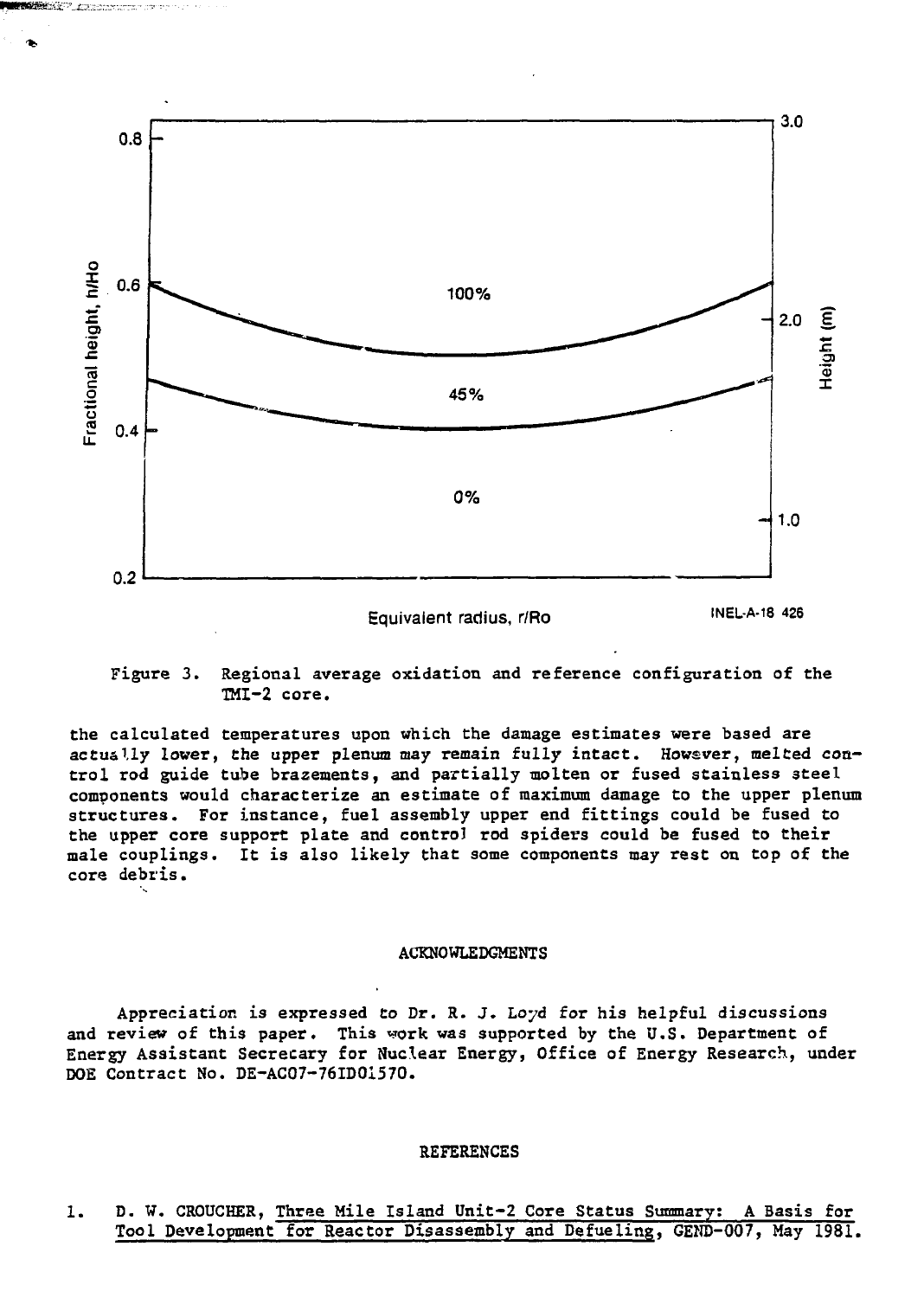- 2. K. H. ARDRON and D. G. CAIN, "Modelling of the Liquid Level During Uncovering of the TMI-2 Core," ANS/EHS Topical Meeting on Thermal Reactor Safety, Knoxville, Tennessee, April 6-9, 1980, CONF-800403, June 1980, pp. 597-613.
- 3. Electric Power Research Institute, Analysis of Three Mile Island Unit 2 Accident, NSAC-80-1, March 1980, App. CI, HYD.
- 4. M. ROGOVIN, Three Mile Island—A Report to the Commissioners and to the Public, U.S. NRC Special Inquiry Group, NUREG/CR-1250, Vol. II, Part 2, January 1980, pp. 487-550, 737-739, and 803-805.
- 5.- J. R. IRELAND, "Three Mile Island System Thermal-Hydraulic Analysis Using TRAC,<sup>1</sup> ANS/ENS Topical Meeting on Thermal Reactor Safety, Knoxville, Tennessee, April 6-9, 1980, CONF-800403, June 1980, pp.574-581.
- 6. R, 0. WCOTEN, R. S. DENNING, and P. CYBULSKIS, Analysis of the Three Mile Island Accident and Alternative Sequences, NUREG/CR-1219, January 1980.
- 7. D. L. BURMAN et al., "Degraded Core Cooling Calculations for TMI-2," Transactions American Nuclear Society, 34, June 1980, pp. 869-870.
- 8. R. E. ENGLISH, "Thermal-Hydraulics," Reports of the Technical Assessment Task Force to the President's Commission on the Accident at Three Mile Island. Vol. II, October 1979.
- 9. Electric Power Research Institute, Analysis of the Three Mile Island Unit 2 Accident, NSAC-1, July 1979.
- 10. P. GRIFFITH and N. TODREAS, "Review of Thermal-Hydraulic Events at TMI-2," August 16, 1979 (see also Reference 7).
- 11. W. L. KIRCHNER, J. R. IRELAND, and P. K. MAST, "Fuel Damage Estimates for the TMI-2 Reactor," ANS/ENS Topical Meeting on Thermal Reactor Safety, Knoxville, Tennessee, April 6-9, 1980, CONF-800403, June 1980, pp. 590-596.
- 12. R. E. ENGLISH, "Core Damage," Reports of the Technical Assessment Task Force to the President's Commission on the Accident at Three Mile Island, Vol. II, October 1979.
- 13. G. R. THOMAS, "Significant Aspects of TMI-2 Core Damage and Material Performance," CSNI Specialist Meeting on Safety Aspects of Fuel Behavior in Off-Normal and Accident Conditions, Espoo, Finland, September 1-4, 1980.
- 14. S. HAGEN and H. MALAUSCHEK, "Bundle Experiments on the Meltdown Behavior of PWR Fuel Rods," Trans. Am. Nucl. Soc , 33, November 1979, pp. 505-506.
- 15. NRC, Evaluation of Long-Term Post-Accident Core Cooling of Three Mile Island, Unit 2, NUREG-0557, May 1979, Appendix A.
- 16. M. F. SULCOSKI, "The Movable Incore Detector at TMI-2," Babcock & Wilcox Company Technical Interface Report to EG&G Idaho, Inc., February 1981.
- 17. G. R. EIDAM, Three Mile Island Technical Integration Office, EG&G Idaho, Inc., Private Communication, June 12, 1981.